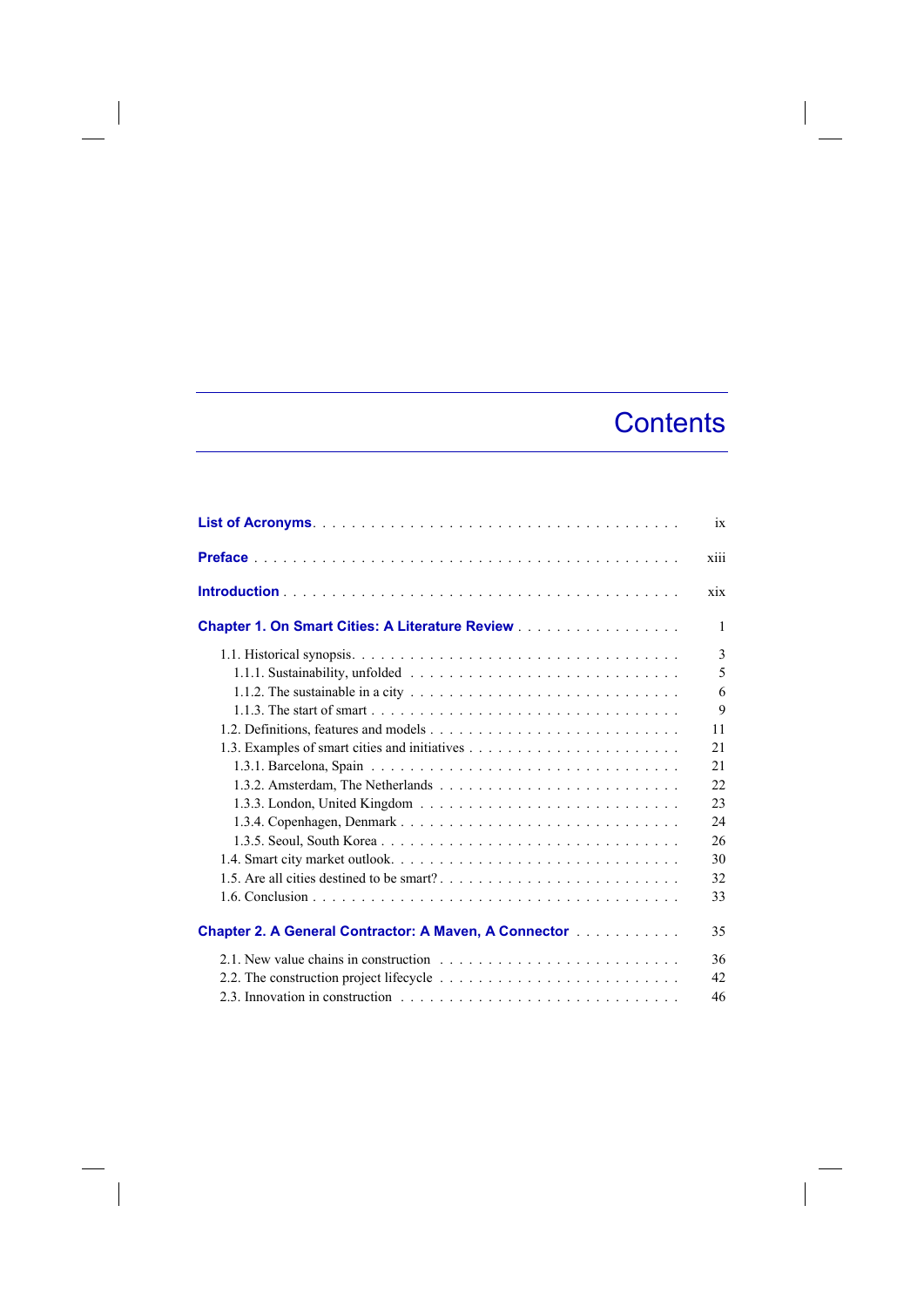## vi General Contractor Business Model for Smart Cities

 $\overline{\phantom{a}}$ 

 $\begin{array}{c} \hline \end{array}$ 

|                                                                | 47  |
|----------------------------------------------------------------|-----|
|                                                                | 48  |
| 2.4.2. General contractors versus other industry actors        | 52  |
| 2.5. How do general contractors resemble music conductors?     | 57  |
|                                                                | 63  |
|                                                                | 65  |
|                                                                | 66  |
|                                                                | 69  |
|                                                                | 72  |
|                                                                | 75  |
|                                                                | 78  |
|                                                                | 80  |
|                                                                | 83  |
|                                                                | 88  |
|                                                                | 89  |
|                                                                | 90  |
|                                                                | 91  |
|                                                                | 94  |
|                                                                | 99  |
|                                                                | 102 |
|                                                                | 106 |
|                                                                | 110 |
| 3.6. From the managerial question to the research questions    | 120 |
|                                                                |     |
| <b>Chapter 4. The Design Process of the General Contractor</b> |     |
|                                                                | 121 |
|                                                                | 124 |
|                                                                | 131 |
|                                                                | 139 |
|                                                                | 144 |
|                                                                | 156 |
|                                                                | 159 |
|                                                                | 159 |
|                                                                | 160 |
|                                                                | 176 |
|                                                                | 182 |
|                                                                | 186 |
|                                                                |     |

 $\overline{\phantom{a}}$